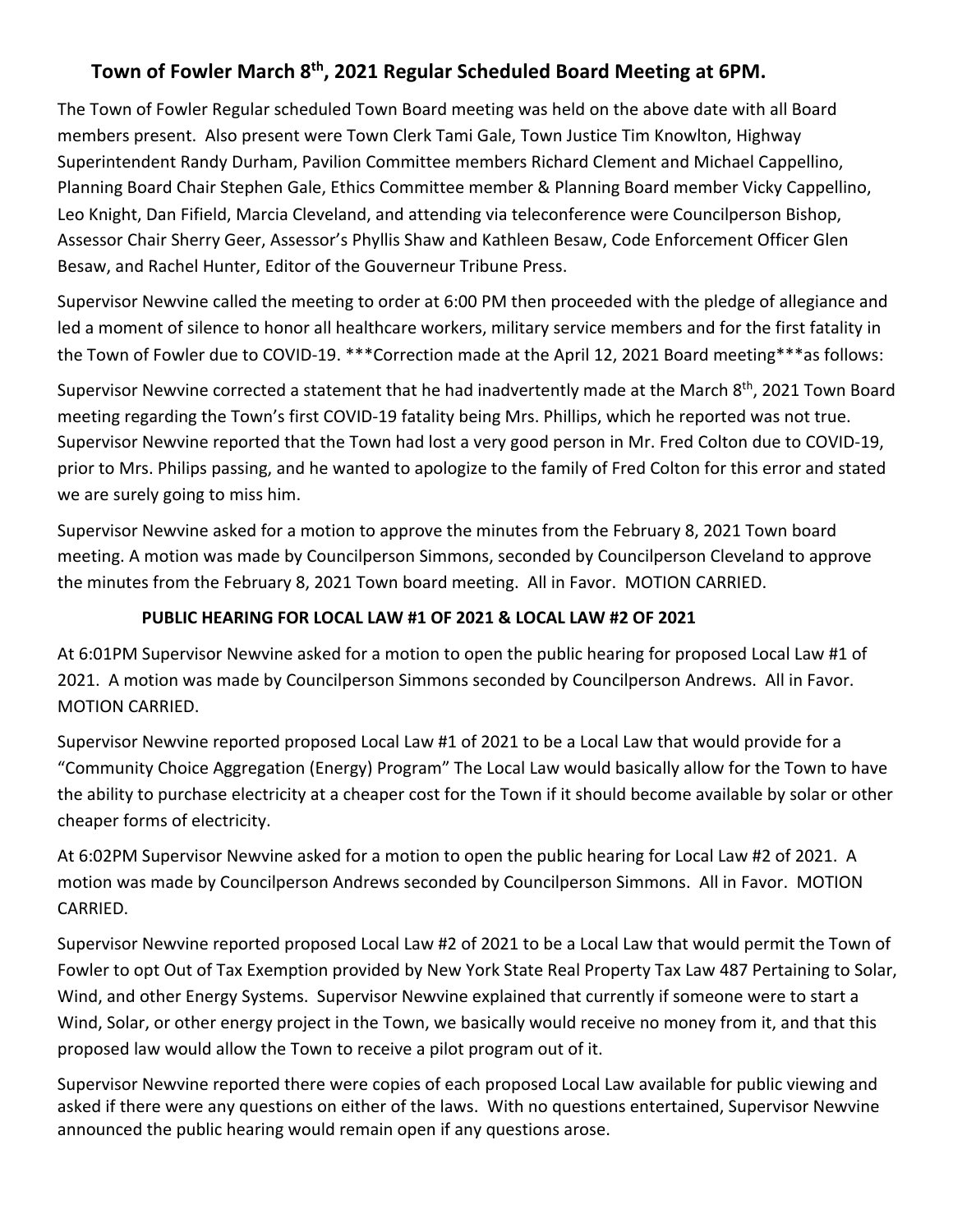#### **AWARDING OF THE 2021 MOWING CONTRACT**

Supervisor Newvine discussed the 2021 mowing contract, and the need for an amendment to be made to the contract to reflect an increase of \$200.00 to cover an increased cost in the price of gasoline. Councilperson Andrews asked what the amount of the contract was in 2020. Town Clerk Gale reported the mowing contract in 2020 was awarded for the sum of \$9800.00. The 2021 contract would be for \$10,000 with the approved increase. After some discussion, a motion was made by Councilperson Simmons seconded by Councilperson Cleveland to award the 2021 mowing contract in the amount of \$10,000 to Tina Fifield. All in Favor. MOTION CARRIED.

#### **IT PROPOSAL**

Supervisor Newvine discussed the need to acquire a new IT company for the Town of Fowler as Tom Manley, of Pinnacle Technologies, who has been the Town's IT guy has sold his company and is moving on. Supervisor Newvine reported the Town is looking at Advanced Business Systems to take over the job of suppling IT for the Town. He reported the proposal from Advanced Business Systems appears to be very costly on the out-set and would cost the Town \$800.00 per month to maintain, however in comparing the fees that have been paid to Pinnacle Technologies since 2017 in the amount of just over \$20,000 with an additional \$4,800.00 for IT work that was performed in April and November of 2020, he stated that truly the Town was paying the same amount now. He reported the proposal included a fax line for the assessor & code enforcement officer, cloud back up, network back-up, firewalls, and battery back-up. He reported the initial cost of hardware is about \$8,000 which will replace everything. There is an option to spread the cost out over three years, which he didn't think would be necessary, but would speak to the bookkeeper on the matter. He reported work could begin with ½ of the cost being paid up-front and work would be completed in 4 to 5 weeks for a project this size. Supervisor Newvine asked the board their thoughts on the proposal. Councilperson Andrews stated that there had been work done last year re-locating the IT center and moving the Town towards a new phone system. Supervisor Newvine reported the work has not been completed, and when it is completed, it will allow the Town to get rid of Spectrum and the monthly Spectrum bill that is around \$400.00. The Town would then contract internet service with Verizon, who already handles the Town cell-phone service. Councilperson Cleveland asked what the total amount of the contract with Advanced Business Systems would cost for one year. Supervisor Newvine replied it would be roughly \$10,000. Councilperson Simmons asked if anyone had heard about Creg Systems out of Watertown. Supervisor Newvine reported he didn't know anything about the company. Supervisor Newvine reported that the people who purchased Pinnacle Technologies may want to talk to the board as well, and he didn't have a problem if the board wanted to look elsewhere for an IT service. Councilperson Andrews stated he didn't have a problem spending the money to get the IT done right, unless the rest of the board wanted to obtain another quote. Councilperson Simmons stated she didn't have a problem with it, as long as it gets fixed. Councilperson Cleveland asked if we knew of other Town's that contract with Advanced Business Systems. Supervisor Newvine reported he has spoken with Canton Town Supervisor Maryanne Ashley and they are very happy with Advanced Business Systems. Councilperson Bishop had concerns of the Town losing online service provided by Spectrum during the IT transformation.

After further discussion, a motion was made by Councilperson Simmons seconded by Councilperson Andrews to accept the IT proposal from Advanced Business Systems. All in Favor. MOTION CARRIED.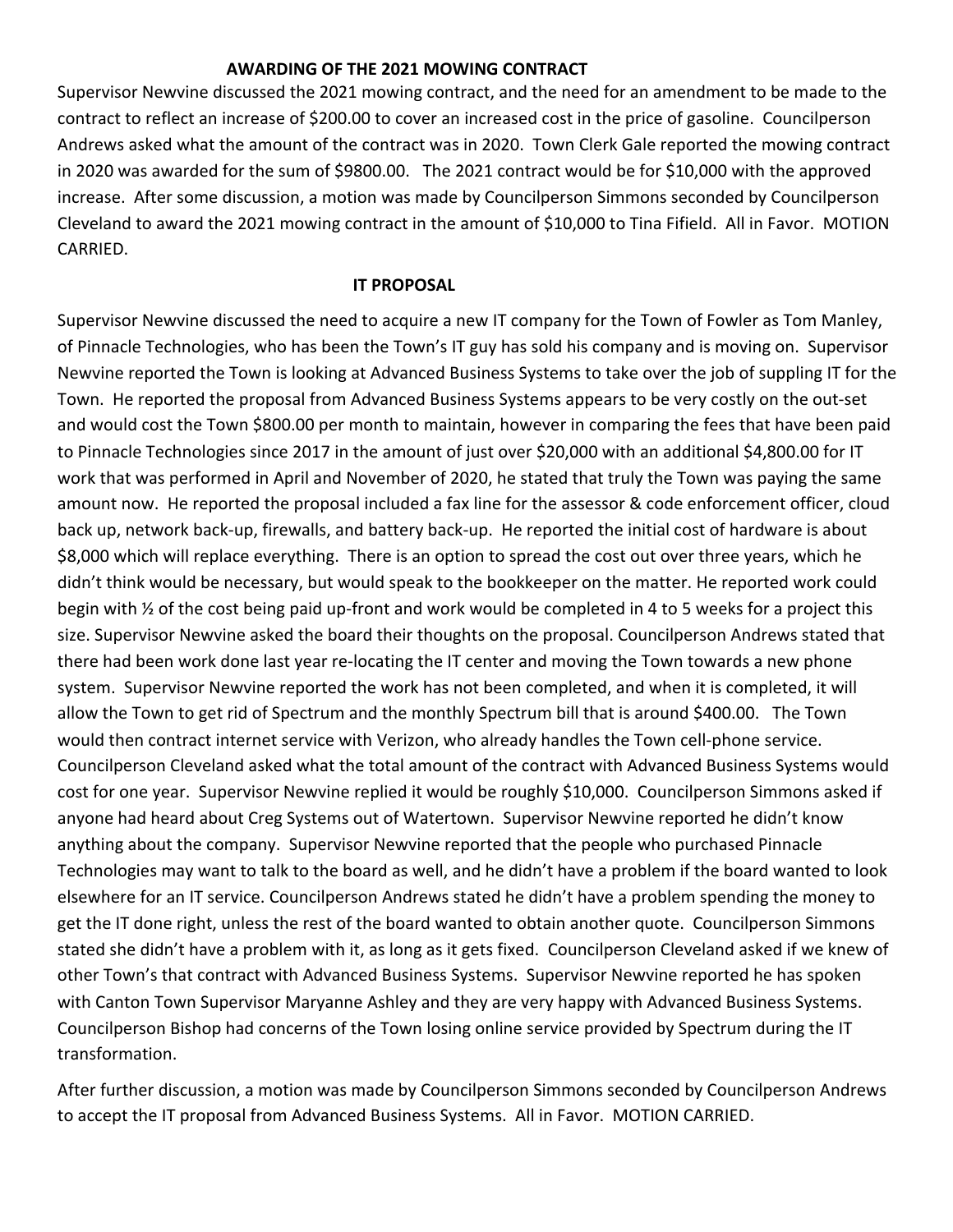### **Discussion on Proposed Local Laws #1 and #2 of 2021**

Supervisor Newvine asked if anyone had any questions regarding either of the proposed Local Laws. After receiving no questions, Supervisor Newvine asked for a motion to close the Public Hearing on Local Law #1 of 2021.

At 6:15PM a motion was made by Councilperson Simmons seconded by Councilperson Cleveland to close the public hearing on Local Law #1 of 2021. All in Favor. MOTION CARRIED.

At 6:16PM, Supervisor Newvine asked for a motion to close the Public Hearing on Local Law #2 of 2021. A motion was made by Councilperson Simmons seconded by Councilperson Cleveland to close the public hearing on Local Law #2 of 2021. All in Favor. MOTION CARRIED.

### *RESOLUTIONS*

## *RESOLUTION #6 OF 2021*

#### *Adopting Local Law #1 of 2021*

Supervisor Newvine submitted Resolution #6 of 2021, a Resolution enacting Local Law # 1 of 2021, a law providing for a Community Choice Aggregation (Energy) Program that would allow the Town to determine how we distribute power distribution within the Town of Fowler to the board for adoption.

A motion was made by Councilperson Simmons seconded by Councilperson Andrews to adopt Resolution #6 of 2021, enacting Local Law #1 of 2021. All in Favor. MOTION CARRIED.

# *AYES: 5 NEWVINE, SIMMONS, BISHOP, ANDREWS, CLEVELAND*

*NAYS: 0*

#### *RESOLUTION #7 OF 2021*

#### *Adopting Local Law #2 of 2021*

Supervisor Newvine submitted Resolution #7 of 2021, a Resolution enacting Local Law # 2 of 2021, a law that would permit the Town to opt out of the Tax Exemption provided by New York State Real Property Tax Law 487 to the board for adoption.

A motion was made by Councilperson Simmons seconded by Councilperson Cleveland to adopt Resolution #7 of 2021, enacting Local Law #2 of 2021. All in Favor. MOTION CARRIED.

#### *AYES: 5 NEWVINE, SIMMONS, BISHOP, ANDREWS, CLEVELAND NAYS: 0*

#### **PROPOSED CLEAN UP OF NUISSANCE DAVIS PROPERTY BY BOCES**

Supervisor Newvine discussed that he had spoken with Town attorney Henry Leader concerning an offer from BOCES to assist the Town with the clean -up of the property at 90 Little York Road, that was anticipated to begin in late March or early April. In further discussion with County attorney Steve Button on the matter, he had learned the Town will need to obtain written permission from an heir of the Davis estate to move forward with the clean-up. Supervisor Newvine reported he would work on trying to obtain the necessary written permission, and then coordinate the clean-up with BOCES and the DEC. After further discussion, it was the consensus of the board to have Supervisor Newvine proceed in obtaining the recommended paperwork to enable the work to be performed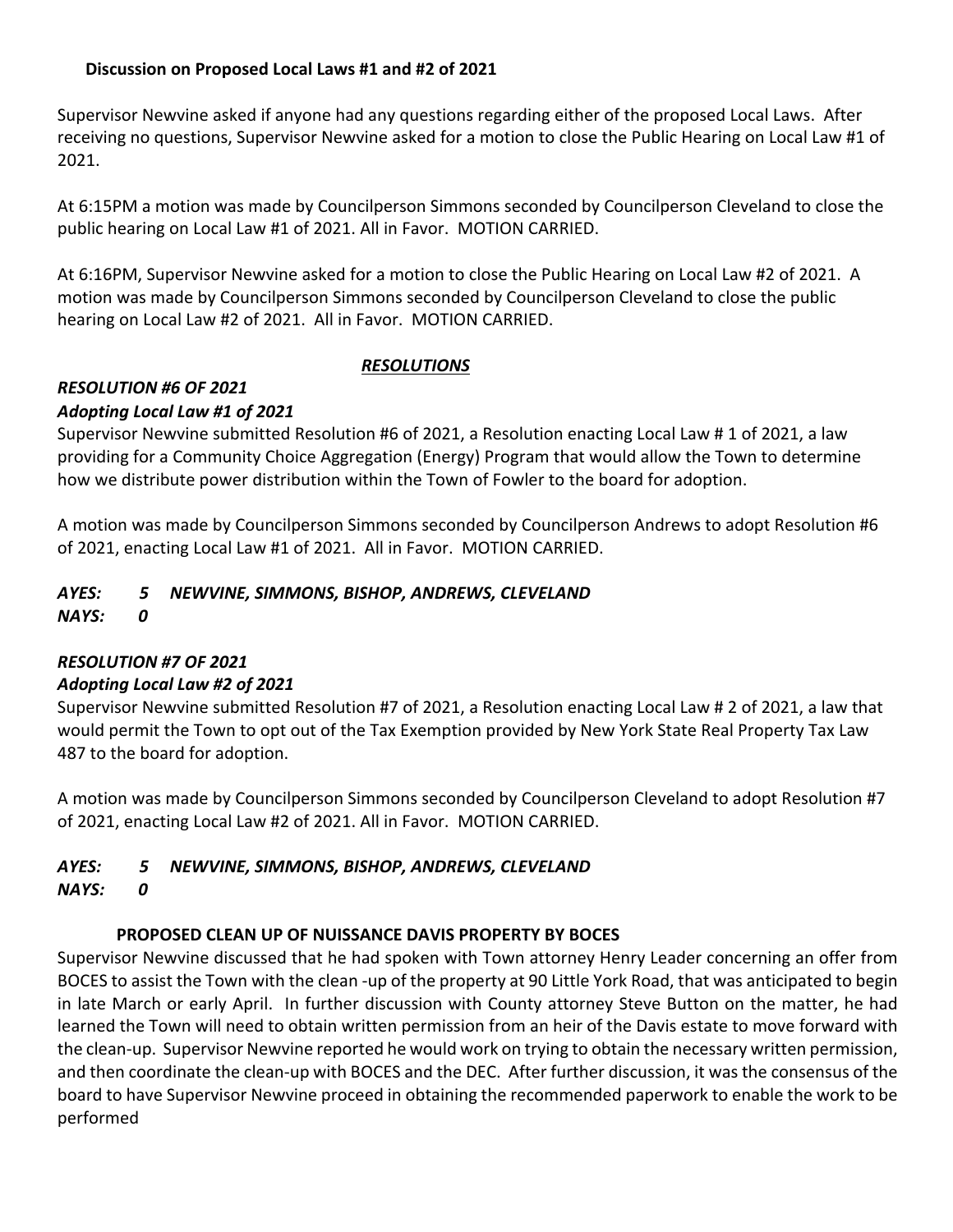### **Town Department Reports**

### **Justice Department**

Town Justice Tim Knowlton reported:

- The office of Court Administration is starting to ease up on some of the restrictions put in place due to COVID-19.
- Courts are beginning to open back up.
- The bulk of the court cases will continue to be handled virtually, including arraignments.

Supervisor Newvine thanked Justice Knowlton for a job well done and reported the Town had received \$982.00 for its share of last months' court proceedings.

Supervisor Newvine asked Justice Knowlton if he had received the new court laptop. Councilperson Simmons asked Justice Knowlton if he had received the new web camera for the court discussed at the last board meeting. Justice Knowlton stated the items had not materialized yet. Supervisor Newvine reported he would check with Tom Manley.

## **Bookkeeper**

Bookkeeper Barbara Finnie was not in attendance and provided the board with purchase orders and checks prior to the Board meeting as well as the monthly cash balance report for month ending February 28, 2021.

• Councilperson Simmons reported that she believes there was actually \$2,689.86 in the SOS Program, not the \$1,689.86 that was listed as we had received two donations in the amount of \$1,000 for the month.

## **Assessors**

Assessor Chair Sherry Geer reported:

- They are working on the tax roll and have been out re-checking building permits.
- They had an issue over the weekend with the printer being off-line and were not able to print.
- She would like to remind Fowler seniors that anyone who will be turning 65 years of age this year, can still switch to the Star credit and receive the Enhanced. They have until June 1<sup>st</sup> to get this done, even if they don't turn 65 until November. She reported she had helped a few people, and anyone is welcome to call her for assistance. Councilperson Simmons asked if people signing up will get the discount next year. Assessor Chair Geer reported they would receive the check in the fall, reporting it came around September 23 last year.

Supervisor Newvine asked if the credit would be deducted from the amount owed on school taxes or if they would continue to receive a check. Assessor Chair Geer reported it will always be in a check form.

• Assessor Geer reported that eventually everyone will be on the check program, stating the State was pushing in that direction. Supervisor Newvine thanked the assessors for their report.

## **Historian**

Historian Karen Simmons reported:

• She had finished the genealogy research that she was working on last month and is now working on a genealogy search for a family from Arizona.

## **Animal Control**

Councilperson Simmons reported for Dog Control Officer Dan Moyer:

• No one had claimed the dog that was picked up and placed in the kennel last month. The dog was adopted by Gracious Friends Animal Sanctuary in Morristown, and they will find the dog a home.

Supervisor Newvine asked if Gracious Friends Animal Sanctuary pay any of the kennel fees. Councilperson Simmons reported they don't pay any of the fees in a case like this one when the dog has gone unclaimed.

# **Code Enforcement**

Code Enforcement Officer Glen Besaw reported:

• There has not been much going on.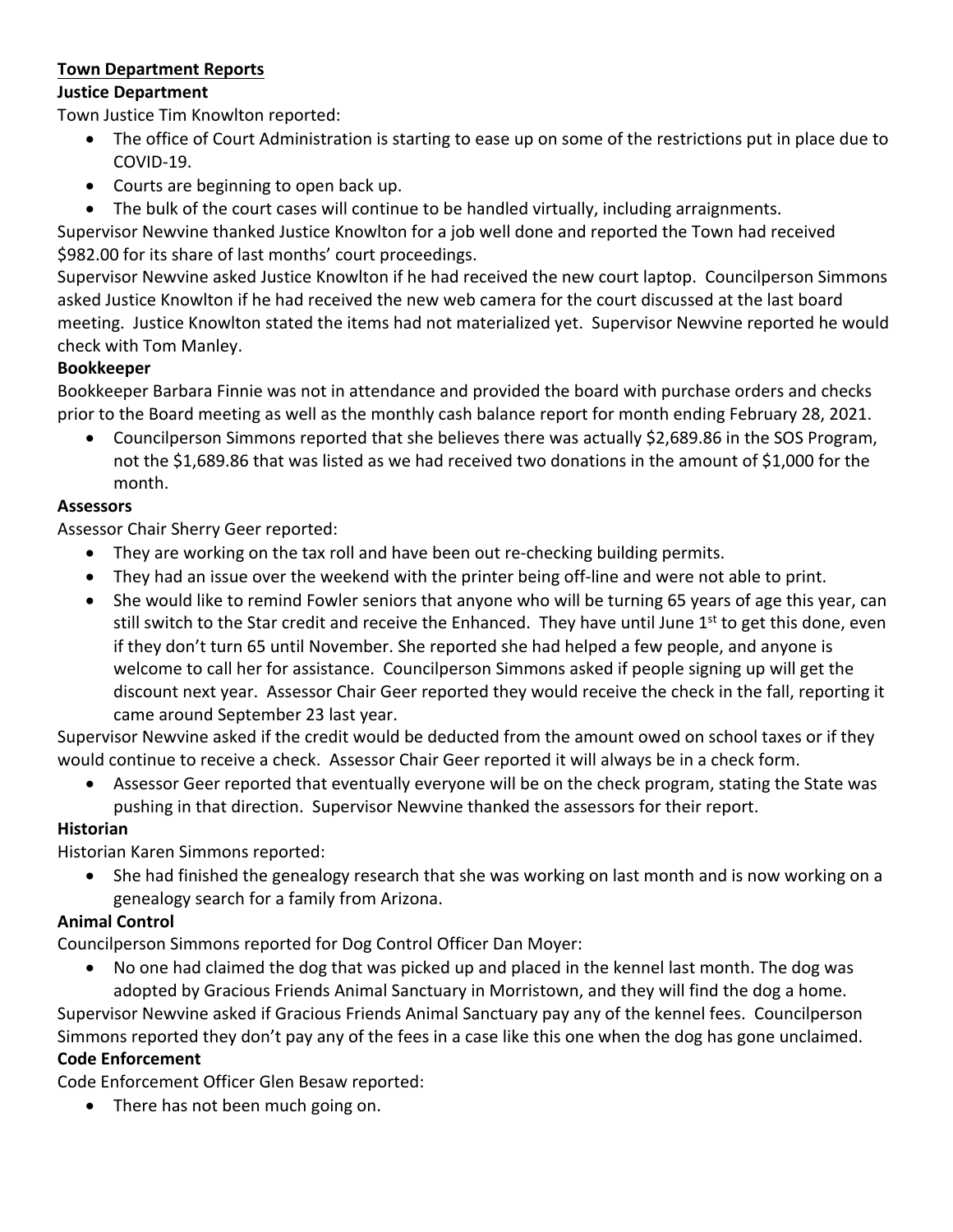- He is still trying to close out as many of last years permits that he can. He closed out 2 this week. He reported that if he can get them closed out then they won't need to carry them over on this years' building permit report.
- He had contacted the insurance company and their attorney on behalf of a resident on the River Road whose house had burned, and who remained unable to move forward with the demolition and cleanup of the home due to it not being released by the insurance company. He reported, the insurance company had released the case after he had made them aware that they would be responsible for cleaning it up, and reported the property is going to be cleaned up now and sold.
- He has had a few inquiries on building code and stated he is aware of 3 new homes that are expected to be built this year.

Supervisor Newvine asked CEO Besaw if the Building Permit report has been completed yet as it is due by April  $1<sup>st</sup>$ . CEO Besaw reported he was going to close out 1 more permit before completing it.

Supervisor Newvine asked CEO Besaw if the Town belonged to the International Code Council, reporting they had received a bill for governmental dues in the amount of \$149.00. CEO Besaw reported he did not belong to it, stating he was not sure if the Town had ever belonged to it. It was discussed they would check with Bookkeeper Finnie to see if there was a past payment made to them.

## **Planning Board**

Supervisor Newvine asked Planning Board Chair Steve Gale if there was anything from the planning board. Mr. Gale reported he had nothing new on the docket and would be getting back to work on a solar law. He stated it was pretty much together and would send it to Attorney Leader to look over, and thought he would have it together by April.

## **Town Clerk**

Town Clerk Tami Gale reported:

- She and CEO Besaw had completed the yearly Census Bureau report of new homes built for the year. In 2020, the report was based on 2019, there were 5 new homes built with a valuation of construction at \$545,000. In 2021, the report was based on 2020, and there were 13 new homes built with a valuation of construction at \$1,108,900.
- DEC commissions for the month were \$1.66, she had issued 1 certified marriage transcript, issued 9 Certified Death Certificates, licensed 17 dogs, handled 4 building permits, and sold 1 cemetery plot in the Fullerville Cemetery.

## **Highway Department**

Highway Superintendent Randy Durham reported:

• The funding has been approved for the USDA grant for the new plow truck and now the paperwork for the Town Clerk will begin.

Supervisor Newvine asked if a Bond Council was needed for the grant and reported over the weekend, he had signed a lot of the paperwork with the Town Clerk for the USDA grant. Hwy. Superintendent Durham replied Henry Leader's office will take care of securing a Bond Council.

- Asked the board if the focus on roadwork for this year was still on the Byrns Road project and if any of the board had any changes. It was the consensus of the board that no changes were necessary.
- He will be submitting paperwork for permission to request bids for the Byrns Road, Swiss Hill Road and Shantyville Road at next month's board meeting.
- He is planning on hauling sand in mid- April and is getting it at last years' price of \$5.30/yard.
- Asked the board if they wanted to talk anymore about the 2012 Plow Truck. Supervisor Newvine asked Councilperson Bishop if he was aware that Truck 12 was still having some issues and is being worked on at Stadium International Trucks in Watertown. Councilperson Bishop reported he was not aware of this.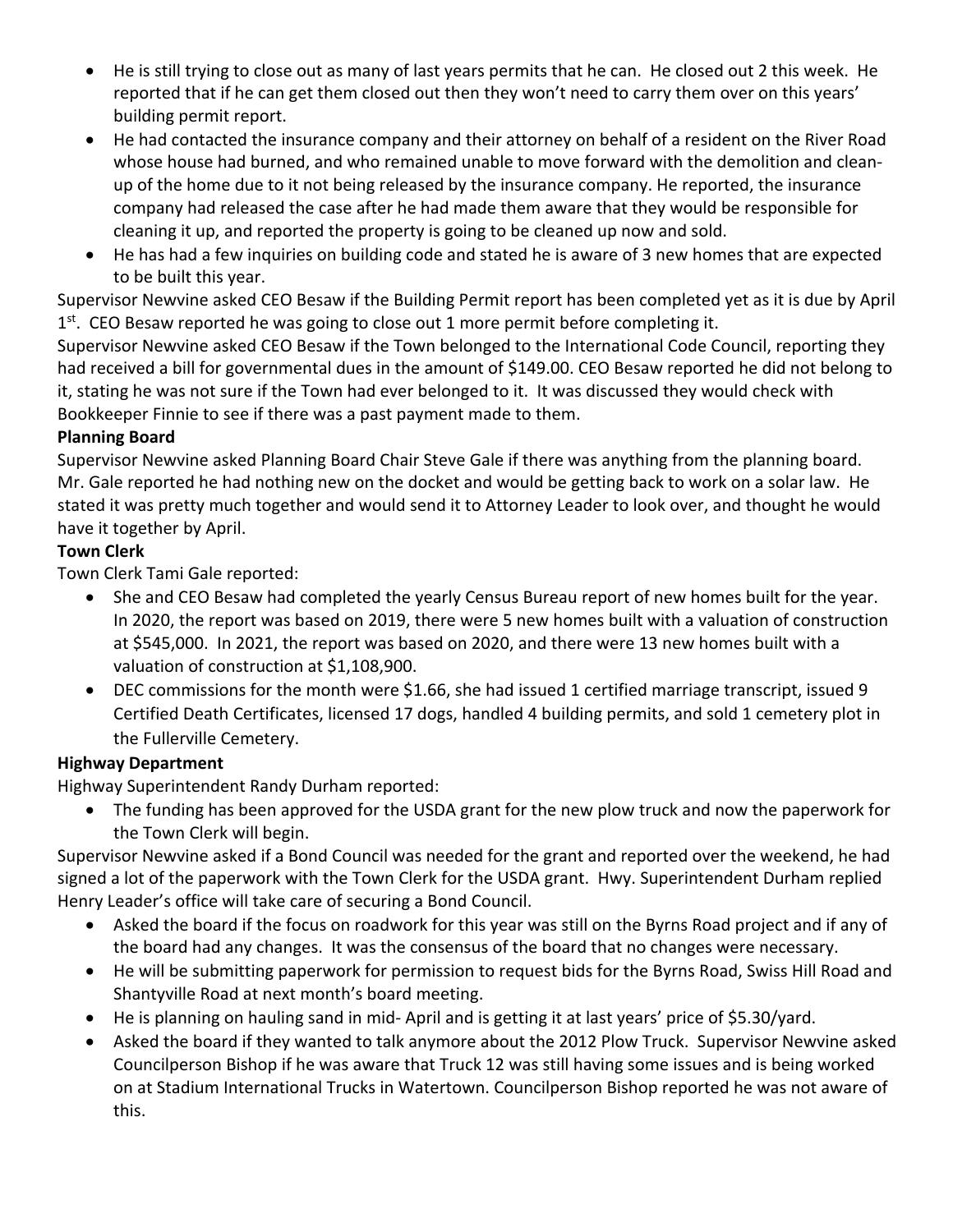### **Councilmembers**

#### **Councilperson Lynn Bishop**:

- Reported he had checked a few roads on Saturday and Sunday and wanted to make Hwy. Superintendent Durham aware that there were 4 or 5 good drifts on the California Road.
- Asked CEO Besaw to clarify if the Davis Property across the road from the Town Hall would be considered as a nuisance to the highway, and if so, if something would then be able to be done to clean it up, and who would be held liable if a car were to hit it.

### **Councilperson Karen Simmons**:

- Reported there would be a SOS Program delivery on March 26<sup>th</sup> to Fowler Senior Citizens and as of now there are 83 people who are signed up for a delivery.
- The new food pantry program is called the HAP Program (Home-Town Assistance Program). There have been 5 donors of money to the program, 6 people have donated groceries either once or twice, and the pantry includes the food items made available by Dave Spilman Jr.
- Reported the program is doing very well and has been visited by multiple people in the Town.
- Asked if the money from bottles & can donations, and money from scrap metal could be shared between the Playground, SOS Program, HAP Program, and the Pavilion instead of all going into the playground fund as it does now. Supervisor Newvine suggested that he was sure we could split it up any way that we wished but should coordinate with the bookkeeper to determine what would be the best way to set the sharing of the money up. It was discussed that Hwy. Superintendent Durham advertises on social media that the money currently goes entirely to the playground, and it should be updated so that taxpayers know the donations will now be split to assist with all Town of Fowler programs.
- Discussed there may be a need to update the Town policies book stemming from motions made at board meetings that aren't currently included in it. The petty cash increase to \$500.00 and cemetery plot sales were mentioned as examples of possible missing policies. It was discussed that Town Clerk Gale would like to get advice from Bookkeeper Finnie and then maybe a workshop could be scheduled to go over the information.
- Asked Hwy. Superintendent Durham about a purchase order that was included in this month's bills from Clearing House On-Site Testing for \$12.50. Hwy. Superintendent Durham reported it is a charge to pay for quarries on the CDL drivers now mandated by Federal Law.

### **Councilperson Andrews:**

- Reported he had received a call from a tax-payer wondering why the Town was not throwing any business his way. He stated Steve Sullivan, owner of Sully's Sales asked him specifically about the tractor purchase by the Town of Fowler and reported Mr. Sullivan hadn't received anything stating that it was being put out for a bid through a State Contract. Hwy. Superintendent Durham replied that a State Contract doesn't have to be bid out, and he did obtain bids from John Deere and New Holland. He replied at the time he did not know Steve Sullivan had the blue tractors or the brooms. Supervisor Newvine discussed that it would be nice to include him in the future. Councilperson Simmons added that he is a Town of Fowler taxpayer.
- Asked Town Clerk Gale where we were at in percentage of taxes collected. Town Clerk Gale reported last month we were at 76% collected, it has slowed down, and 2<sup>nd</sup> notices will be mailed out at the end of April to those who have not paid anything at all. She reported she did not print the trial balance report before the meeting but will print a report out after her next tax batch and supply the percentage of taxes collected to the board.
- Reported he would like to call an Executive Session at the end of the board meeting.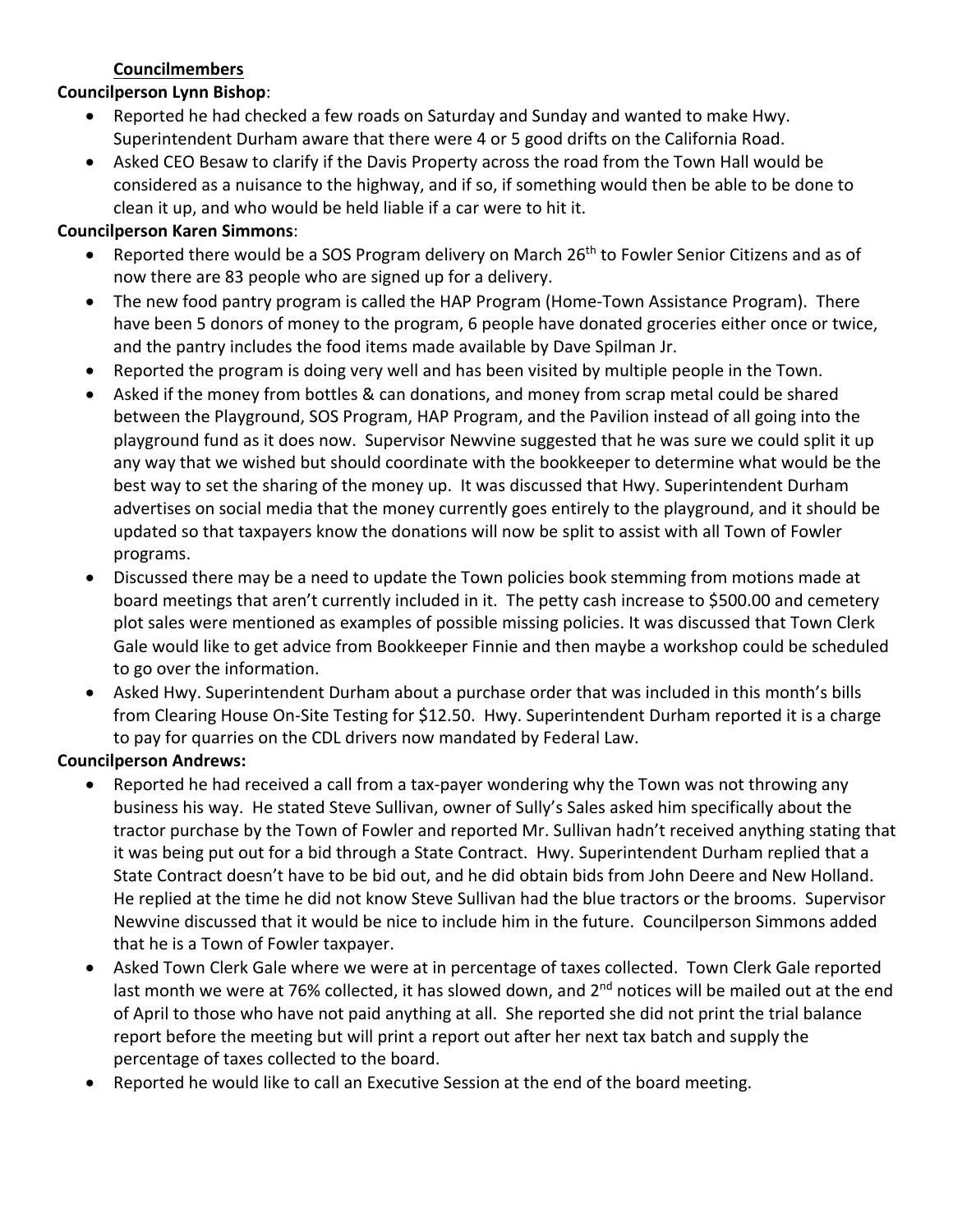## **Councilperson Cleveland:**

• Reported he had visited the playground recently and noticed it is being used and asked if there was a scheduled time to have the garbage cans put in place for the playground. Supervisor Newvine asked Hwy. Superintendent Durham to put the garbage cans out.

## **Supervisor Ricky W. Newvine:**

- Reported that a former municipal worker paid a compliment to Hwy. Superintendent Durham on the fact that he told people that they can't plow their driveways into the middle of the road.
- Thanked Rachel Hunter, editor of the Gouverneur Tribune Press for her great article in the Tribune covering the story and getting the point across.
- Thanked Byron Woodward for the new boards that he built to display the war plaques at the Town Hall and for all the great work he has been doing for the Town.
- Thanked the highway crew who took over in Hwy. Superintendent Durham's absence, for the great job they did.

### **OATH OF OFFICE**

Justice Knowlton swore in Marcia Cleveland as a Board of Ethics Committee Member for a period of March 8, 2021 to December 31, 2024.

Supervisor Newvine welcomed Marcia on board and congratulated her on the appointment.

## **Public Comment**

- Richard Clement advised Hwy. Superintendent Durham about the loggers on Fort Drum, so he could be sure they are staying on the right roads.
- Supervisor Newvine thanked Richard Clement for his contribution to the HAP Program and reported he had made the initial contribution to the program to start things off. Councilperson Simmons thanked Richard, followed by the remaining board members for his generous contribution.
- Vicky Cappellino asked Hwy Superintendent Durham about paving the Byrns Road, stating there was 1 house on one end and 1 house on the other end, and 2 miles in between with nothing and asked him if he was paving it. Hwy. Superintendent Durham replied yes, he was. Vicky then asked about paving the Shantyville Road. Hwy. Superintendent replied they are paving .5 miles of the Shantyville Road and it will save so much on the Town's equipment and he is hoping that people will build up there. He stated there are a total of 2 new houses being built there now.
- Councilperson Simmons stated "so you're not going to pave the whole road", and asked Hwy. Superintendent Durham to clarify that Shantyville Road was still going to be a seasonal road. He replied it would be remaining a seasonal road.
- Michael Cappellino asked if BOCES is to work on the property across the road if they will be removing the tanks. Supervisor Newvine stated the DEC will be removing the tanks, which would be paid for from part of the super fund.
- Michael Cappellino asked if they knew if there was any asbestos in the building, as he recalled an outfit from Syracuse treating it like there was in the past. CEO Besaw reported he didn't think there was from his memory of the last time he was in it.
- Steve Gale reported there will be a chicken barbeque on Saturday starting at 4:00PM at the Edwards Masonic Lodge with dinners sold for \$12.00.
- Marcia Cleveland asked what the HAP in the HAP Program stands for. Councilperson Simmons reported HAP is short for the Hometown Assistance Program. The program provides free groceries to anyone residing in the Town of Fowler.
- Councilperson Simmons thanked Rachel Hunter, Editor of the Gouverneur Tribune Press for the wonderful article on the HAP Program last week.

#### **Executive Session**